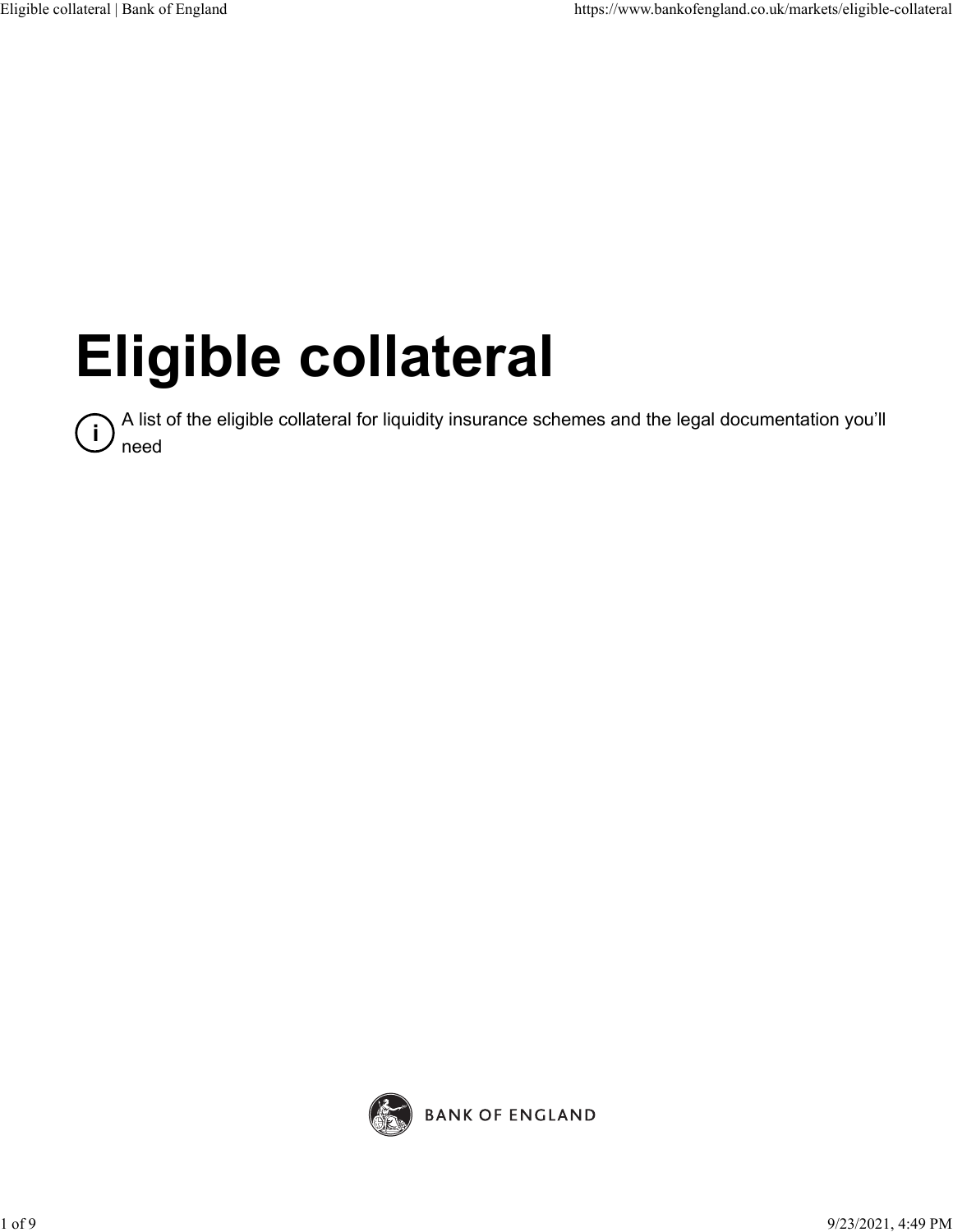# **Eligible collateral for liquidity insurance schemes**

We lend through our market operations against collateral delivered by firms. This collateral has to be good enough so we can sell or keep it, if a counterparty fails to repay us.

For information on how to deliver securities in our market operations, please see our [Collateral settlement and](https://www.bankofengland.co.uk/markets/collateral-and-settlement) [management](https://www.bankofengland.co.uk/markets/collateral-and-settlement) page.

| <b>Collateral</b>                      | Level A | <b>Level B</b> | <b>Level C</b> |
|----------------------------------------|---------|----------------|----------------|
| Intraday Liquidity                     | Y       | N              | N              |
| <b>Operational Standing Facilities</b> | Y       | N              | N              |
| Liquidity Facility in Euros (LiFE)     | Y       | Y              | Y              |
| US Dollar Repo                         | Υ       | Υ              | Υ              |
| Indexed Long-Term Repo OMOs Y          |         | Y              | Υ              |
| <b>Discount Window Facility</b>        | Y       | Y              | Y              |
| Contingent Term Repo Facility          | Y       | Y              | Y              |
| <b>TFSME Lending Facility</b>          | Y       | Y              | Y              |
| <b>Funding for Lending Scheme</b>      | Y       | Y              | Υ              |
| <b>Term Funding Scheme</b>             | Υ       | Υ              | Y              |

[Summary table of collateral \(PDF 0.1MB\)](https://www.bankofengland.co.uk/-/media/boe/files/markets/eligible-collateral/summary-table-of-collateral.pdf)

[Level A collateral \(PDF 0.1MB\)](https://www.bankofengland.co.uk/-/media/boe/files/markets/sterling-monetary-framework/level-a-collateral.pdf)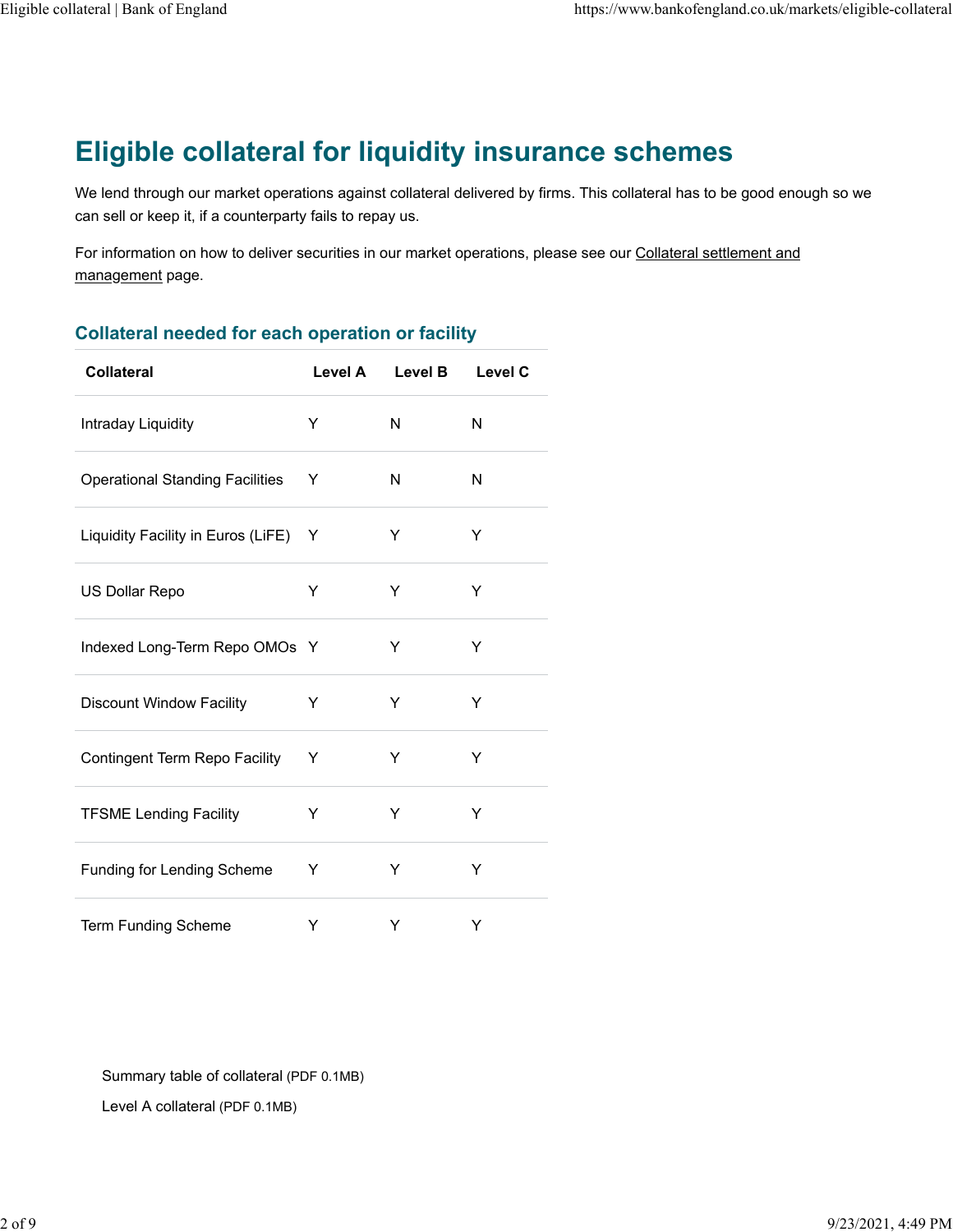[Level B collateral \(PDF 0.4MB\)](https://www.bankofengland.co.uk/-/media/boe/files/markets/sterling-monetary-framework/level-b-collateral.pdf) [Level C collateral securities \(PDF 0.2MB\)](https://www.bankofengland.co.uk/-/media/boe/files/markets/sterling-monetary-framework/level-c-collateral-securities.pdf) [Level C loan collateral \(PDF 0.6MB\)](https://www.bankofengland.co.uk/-/media/boe/files/markets/sterling-monetary-framework/level-c-loan-collateral.pdf) [Loan collateral: guidance for participants in the Sterling Monetary Framework \(PDF 0.1MB\)](https://www.bankofengland.co.uk/-/media/boe/files/markets/sterling-monetary-framework/loan-collateral-guidance-for-participants.pdf) [Collateral Loan: Prepositioning Guide \(PDF 2.5MB\)](https://www.bankofengland.co.uk/-/media/boe/files/markets/eligible-collateral/loan-prepositioning-guide.pdf) [Level A collateral eligible securities \(XLSX 0.1MB\)](https://www.bankofengland.co.uk/-/media/boe/files/markets/eligible-collateral/eligible-securities.xlsx) [Level B collateral eligible securities \(CSV 0.1MB\)](https://www.bankofengland.co.uk/-/media/boe/files/markets/eligible-collateral/eligible-level-b-collateral.csv) [Level C collateral eligible securities \(CSV 0.1MB\)](https://www.bankofengland.co.uk/-/media/boe/files/markets/eligible-collateral/eligible-level-c-collateral.csv) [LIBOR linked securities \(CSV 0.1MB\)](https://www.bankofengland.co.uk/-/media/boe/files/markets/eligible-collateral/libor-linked-securities.csv) [Information transparency on asset-backed securities - Market Notice October 2019](https://www.bankofengland.co.uk/markets/market-notices/2019/information-transparency-on-asset-backed-securities-market-notice-october-2019)

# **Equities as Collateral**

The Bank does not normally accept equities as collateral under the SMF but has put in place the technical measures to allow it to do so at its discretion, should the need arise. In order to deliver equities in the event that the Bank takes the decision to include them as eligible collateral in an operation, counterparties would need to have made arrangements with the Bank in advance and have opened a tri-party equity account with an eligible provider. The Bank's eligible providers are currently BNY Mellon and Euroclear Bank SA/NV. Participants wanting more information, or to set up a triparty account, should contact the Bank on [applications@bankofengland.co.uk.](mailto:applications@bankofengland.co.uk)

# **Collateral referencing LIBOR**

#### Update 24 March 2021

The Bank's revised policy for collateral referencing LIBOR for use in the SMF is detailed in this Market Notice, published on 24 March 2021.

[Market Notice: The Bank's risk management approach to collateral referencing LIBOR for use in the Sterling](https://www.bankofengland.co.uk/markets/market-notices/2021/march/risk-management-approach-to-collateral-referencing-libor-march-2021) [Monetary Framework](https://www.bankofengland.co.uk/markets/market-notices/2021/march/risk-management-approach-to-collateral-referencing-libor-march-2021)

This Market Notice updates the Bank's previous Market Notices dated 07 May 2020 and 26 February 2020, to set out the conditions in which it will consider putting weight on robust fall-back language when applying its policy for collateral referencing LIBOR for use in the SMF.

### **Fallbacks and future rate switch mechanisms**

The Bank set out in February 2020 that it would adopt a haircut glide path for all LIBOR linked collateral maturing after end-2021 (see below). The Bank nevertheless committed to keep under review the potential to distinguish between LIBOR Linked Collateral with robust fallback language and that without. After reviewing market developments and subject to conducting further due diligence, the Bank will consider waiving the application of scheduled LIBOR linked haircut addons to LIBOR Linked Collateral where it is satisfied (in its sole discretion) that such Collateral benefits from a robust fallback or a future rate switch mechanism that meets the conditions set out in the Market Notice published on 24 March 2021.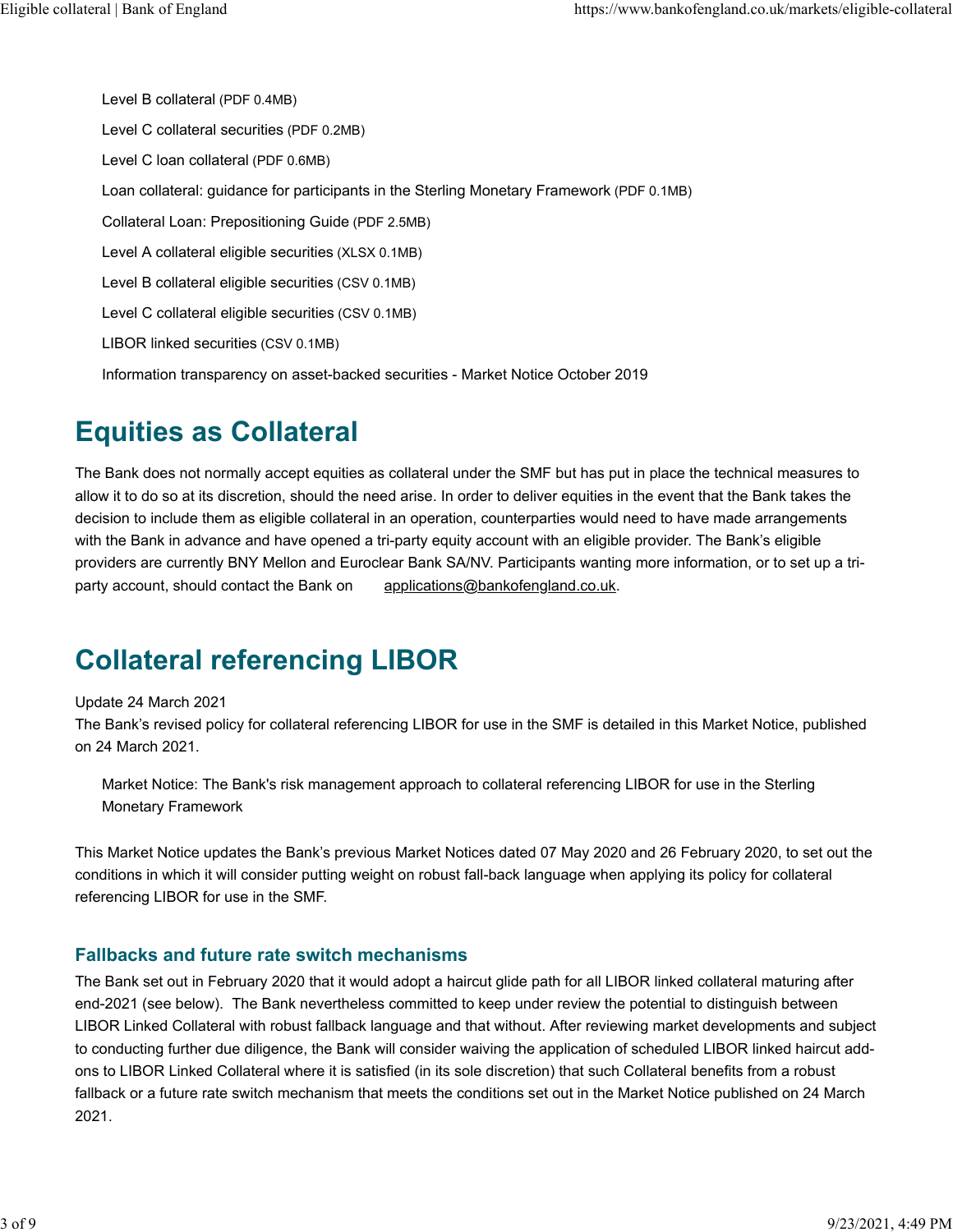If SMF participants consider that their LIBOR Linked Collateral contains robust fallback or future rate switch language and therefore want the Bank to consider waiving the application of scheduled LIBOR linked haircut add-ons to their LIBOR Linked Collateral, they will be required to complete additional due diligence on the fallback or future rate switch mechanism that they have introduced. Participants can contact the Bank for details of the required due diligence process, which will be available shortly. In line with the SMF's general terms and conditions, any costs, including legal costs, incurred by the Bank in relation to such due diligence process will be charged back to the SMF participant.

### **Upfront replacement of LIBOR with an alternative rate**

A more direct way to transition collateral away from LIBOR is to make contractual amendments that have the effect of immediately replacing LIBOR with an alternative rate (rather than at some point in the future). For LIBOR Linked Loan Portfolios and Collateral Securities backed by loans where one or more loans in the portfolio is a LIBOR Linked Loan, the Bank will require participants to complete a similar due diligence process to that mentioned above in relation to fallbacks and future rate switch mechanisms, if they would like these to be considered for a waiver. This is in order for the Bank to satisfy itself (in its sole discretion) that those contractual amendments are legally binding, enforceable and irrevocable and will ensure that LIBOR will be replaced with an alternative rate.

### **Collateral referencing USD Libor**

On 5 March 2021, the [FCA confirmed](https://www.fca.org.uk/publication/documents/future-cessation-loss-representativeness-libor-benchmarks.pdf) hat all LIBOR settings will either cease to be provided by any administrator or will no longer be representative:

- immediately after 31 December 2021, in the case of all sterling, euro, Swiss franc and Japanese yen settings, and the 1-week and 2-month US dollar settings; and
- immediately after 30 June 2023, in the case of the remaining US dollar settings.

In the case of all sterling, euro, Swiss franc and Japanese yen settings, and the 1-week and 2-month US dollar settings, LIBOR Linked Collateral maturing after 31 December 2021 will remain subject to a haircut glide path that will be phased in from (and including) 1 April 2021 and result in haircuts being 100% on 31 December 2021, at which point all LIBOR Linked Collateral will cease to be eligible for use in the SMF (with the exception of collateral that has been provided to the Bank prior to 1 January 2022 and meets the conditions specified in the Market Notice published on 24 March 2021).

However, in light of the FCA's announcement on 5 March 2021, the Bank is reviewing its policy for Collateral referencing the remaining US dollar LIBOR settings and will announce the outcome of its review in due course. In the meantime, no LIBOR linked haircut add-ons will be applied to Collateral unless such Collateral also references one or more of the other LIBOR rates.

### **Newly-issued LIBOR-linked collateral, in all currencies**

In the case of all sterling, euro, Swiss franc and Japanese yen settings, and the 1-week and 2-month US dollar settings, from (and including) 1 April 2021, newly issued LIBOR Linked Collateral will be ineligible for use in the SMF, in line with the announcement made by the Bank in its Market Notice dated 07 May 2020.

On 30 November 2020, the [US agencies issued a statement](https://www.federalreserve.gov/supervisionreg/srletters/SR2027.htm) o encourage banks to transition away from US dollar LIBOR as reference rate as soon as practicable and in any event by 31 December 2021. The US agencies also stated that new LIBOR contracts should have robust fallback language that includes a clearly defined alternative reference rate.

In line with that statement, the Bank will not accept any Collateral referencing the remaining US dollar LIBOR settings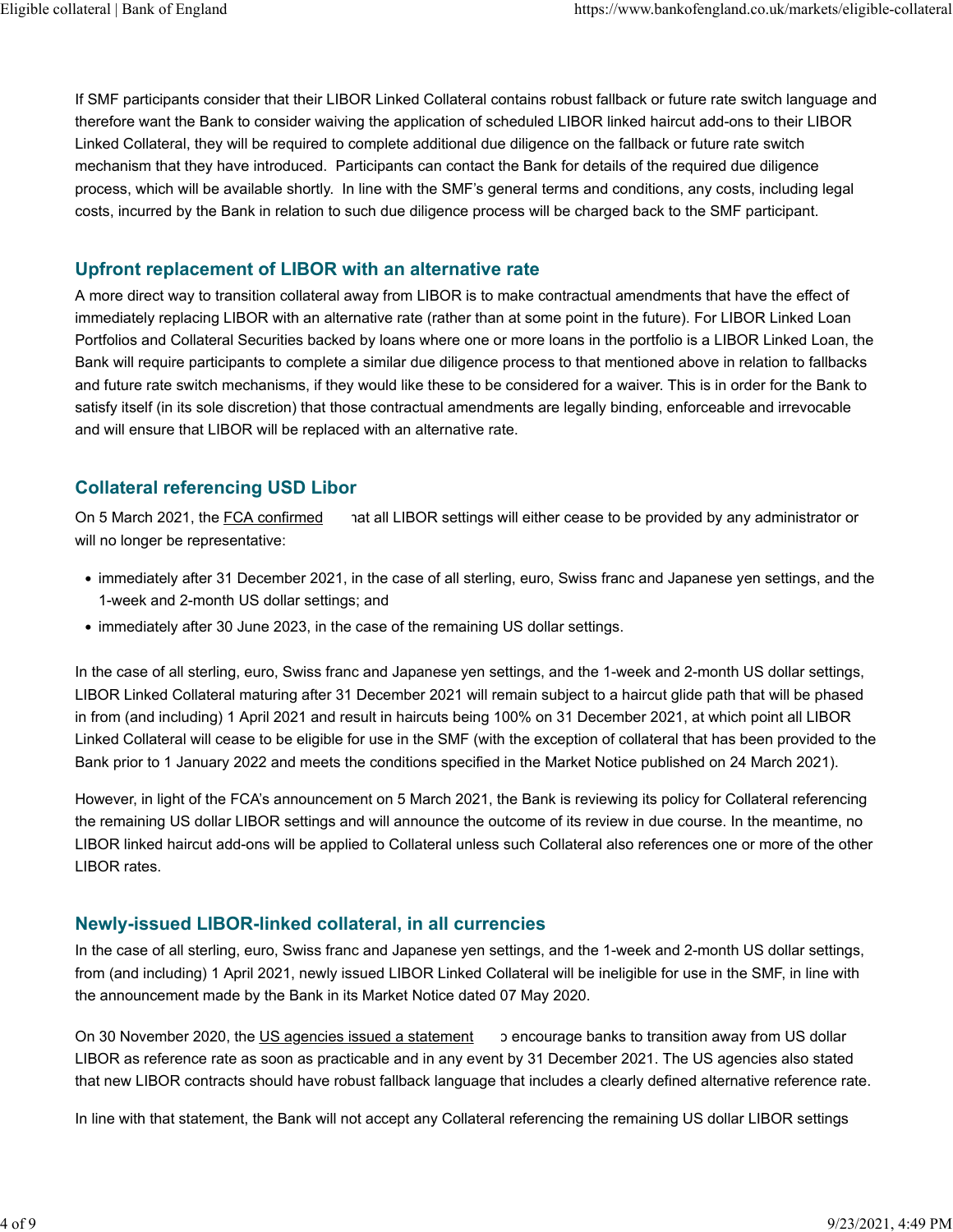that is issued on or after 1 January 2022. Furthermore, Collateral referencing the remaining US dollar LIBOR settings that is issued on or after 1 April 2021 and before 1 January 2022 will not be eligible unless the Bank is satisfied (in its sole discretion) that such Collateral benefits from a robust fallback or a future rate switch mechanism that meets the conditions set out in the Market Notice published on 24 March 2021.

### **Communication by SMF participants of their transition plans for LIBOR Linked Collateral**

Participants are encouraged to communicate and engage proactively with the Bank on their plans for managing any LIBOR Linked Collateral. This also includes where participants plan to simply withdraw any LIBOR Linked Collateral.

## **Previous updates and documents**

### **Update on the impact of Covid-19 on the interim milestones for the Bank's LIBOR linked collateral haircut and eligibility policy**

The central assumption remains that firms cannot rely on Libor being published after the end of 2021. Recognising the challenges caused by the current operating environment and after considering the implications of the temporary disruption caused by Covid -19, as well as the changes published to the interim milestones announced by the Working Group on Sterling Risk Free Rate Transition on 29th April, the Bank has decided to revise the interim milestones for its LIBOR linked collateral and haircut policy.

The haircut glide path for all LIBOR linked collateral maturing after end-2021 will now be phased in from 1 April 2021 (revised from 1 October 2020). Further, from 1 April 2021 (revised from 1 October 2020), newly issued LIBOR linked collateral will be ineligible for use in the SMF.

The policy objective remains to encourage forward planning by both the Bank and SMF members to ensure that borrowing capacity is maintained and that public money is appropriately protected against the risks of a disorderly LIBOR transition. As the central assumption remains that firms cannot rely on LIBOR being published after the end of 2021, the end point of the haircut glide path is unchanged and will result in haircuts of 100% by end of 2021, at which point all LIBOR linked collateral will cease to be eligible for use in the SMF.

The Bank's revised policy for collateral referencing LIBOR for use in the Sterling Monetary Framework is detailed in this Market Notice, published on 7 May 2020.

[Market notice: Update on the impact of Covid-19 on the interim milestones for the Bank's LIBOR linked collateral](https://www.bankofengland.co.uk/markets/market-notices/2020/risk-management-approach-to-collateral-referencing-libor-may-2020) [haircut and eligibility policy](https://www.bankofengland.co.uk/markets/market-notices/2020/risk-management-approach-to-collateral-referencing-libor-may-2020)

UPDATE: On 29 April, the Working Group on Sterling Risk Free Rate Transition (RFRWG) has published changes to the interim milestones it published in January 2020 to support the transition from Libor due to the temporary disruption linked to Covid-19. The central assumption remains that firms cannot rely on LIBOR being published after the end of 2021.

The Bank recognises the need for borrowers and lenders to focus on core activities during this period of temporary disruption and expects to provide the market with an update on its Libor linked collateral haircut and eligibility policy shortly.

The Bank's policy with regards to collateral referencing LIBOR for use in the Sterling Monetary Framework is detailed in this Market Notice, published on 26 February 2020.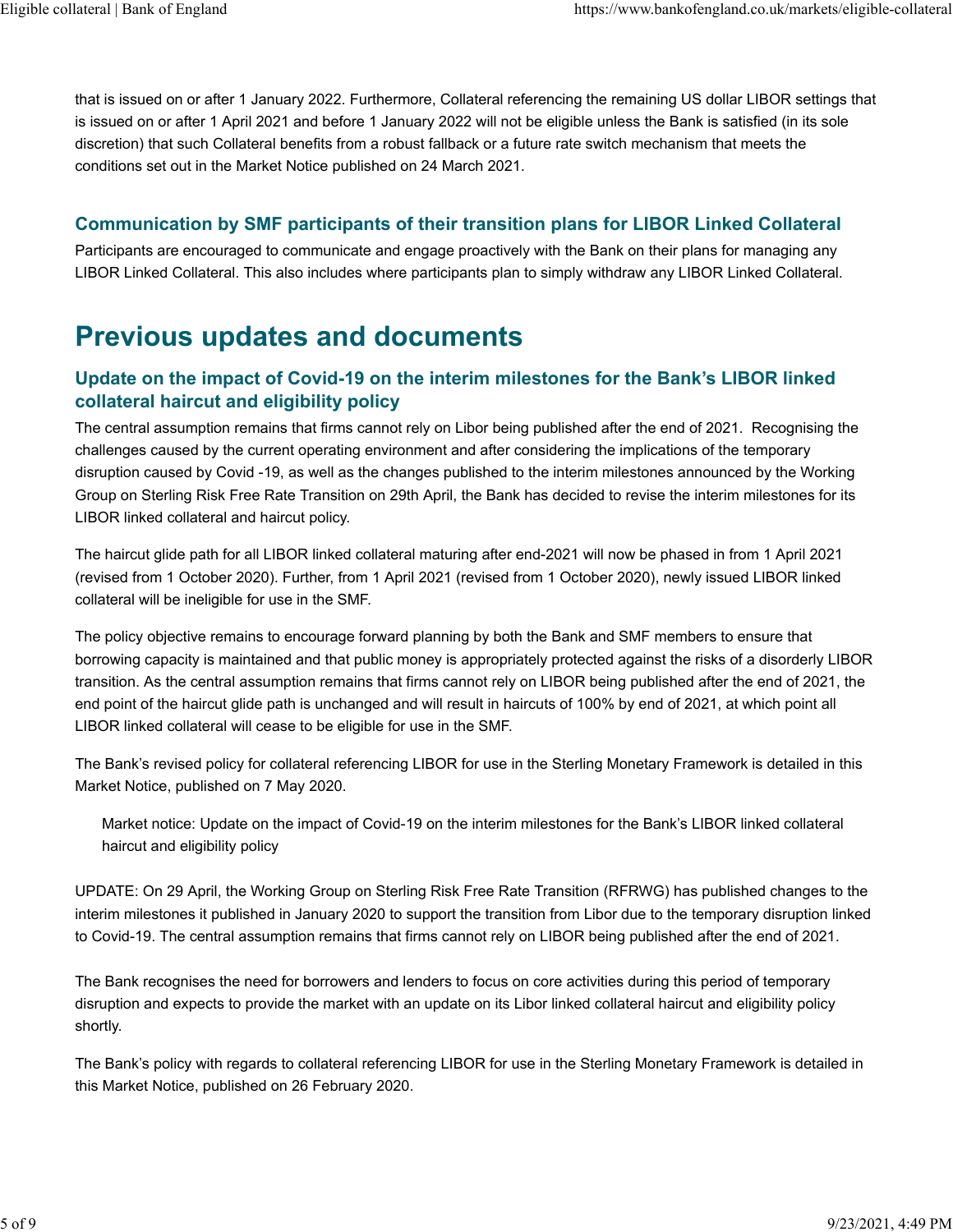[Market Notice: The Bank's risk management approach to collateral referencing LIBOR for use in the Sterling](https://www.bankofengland.co.uk/markets/market-notices/2020/risk-management-approach-to-collateral-referencing-libor-26-february-2020) [Monetary Framework](https://www.bankofengland.co.uk/markets/market-notices/2020/risk-management-approach-to-collateral-referencing-libor-26-february-2020)

The policy objective is to encourage forward planning by both the Bank and SMF members to ensure that borrowing capacity is maintained and that public money is appropriately protected against the risks of a disorderly LIBOR transition. The policy adopts a haircut glide path for all LIBOR linked collateral maturing after end-2021, that will be phased in from 1 October 2020 and result in haircuts being 100% by end 2021, at which point all LIBOR linked collateral will cease to be eligible for use in the SMF. Further, from 1 October 2020, newly issued LIBOR linked collateral will be ineligible for use in the SMF. The Bank considers that this approach should act as an additional incentive both to cease new LIBOR issuance in cash markets and to amend legacy LIBOR linked collateral.

The FPC has made clear that continued reliance of global financial markets on LIBOR poses a risk to financial stability that can only be reduced only through a transition to alternative risk-free rates by end-2021. These risks can only be fully mitigated by removing any links to LIBOR ahead of that date, but the Bank also views broad adoption of robust fallback language as an important risk mitigant. Finalisation and adoption of market standards for robust fallbacks remains in progress, including through the exercise undertaken by ISDA with respect to derivative markets. The Bank will monitor these market developments and will keep under review the potential to distinguish between LIBOR Linked Collateral with robust fallback language and that without, as market practice develops.

In June 2019, the Bank of England published a discussion paper that sought feedback on the Bank's Framework. The paper outlined a number of risk management approaches under consideration by the Bank to ensure that it remains well placed to provide liquidity insurance in support of financial stability.

[The Bank of England's risk management approach to collateral referencing LIBOR for use in the Sterling Monetary](https://www.bankofengland.co.uk/paper/2019/the-boes-risk-management-approach-to-collateral-referencing-libor-for-use-in-the-smf) [Framework](https://www.bankofengland.co.uk/paper/2019/the-boes-risk-management-approach-to-collateral-referencing-libor-for-use-in-the-smf)

The Bank received 20 responses to the Discussion Paper. Responses were received from banks and building societies, of a range of size and business model, all of which are members of the SMF, although the discussion was open to the entire market. Key themes from these responses are discussed below:

[Summary of Responses: The Bank's risk management approach to collateral referencing LIBOR for use in the](https://www.bankofengland.co.uk/-/media/boe/files/markets/eligible-collateral/collateral-referencing-libor-summary-of-responses.pdf?la=en&hash=5A076DEF5253B5ED6A92540F20382FA336C5EF8D) [Sterling Monetary Framework \(PDF\)](https://www.bankofengland.co.uk/-/media/boe/files/markets/eligible-collateral/collateral-referencing-libor-summary-of-responses.pdf?la=en&hash=5A076DEF5253B5ED6A92540F20382FA336C5EF8D)

### **Haircuts applied to collateral**

[Summary table of haircuts for Bank lending operations \(PDF 0.1MB\)](https://www.bankofengland.co.uk/-/media/boe/files/markets/eligible-collateral/summary-tables-of-haircuts-for-bank-lending-operations.pdf)

[Summary table of margin ratios for Bank draining operations \(PDF 0.1MB\)](https://www.bankofengland.co.uk/-/media/boe/files/markets/eligible-collateral/summary-table-of-margin-ratios-for-bank-draining-operations.pdf)

# **Documentation and data templates for eligible collateral**

(Securitisations and Raw Loans)

### **Residential Mortgages**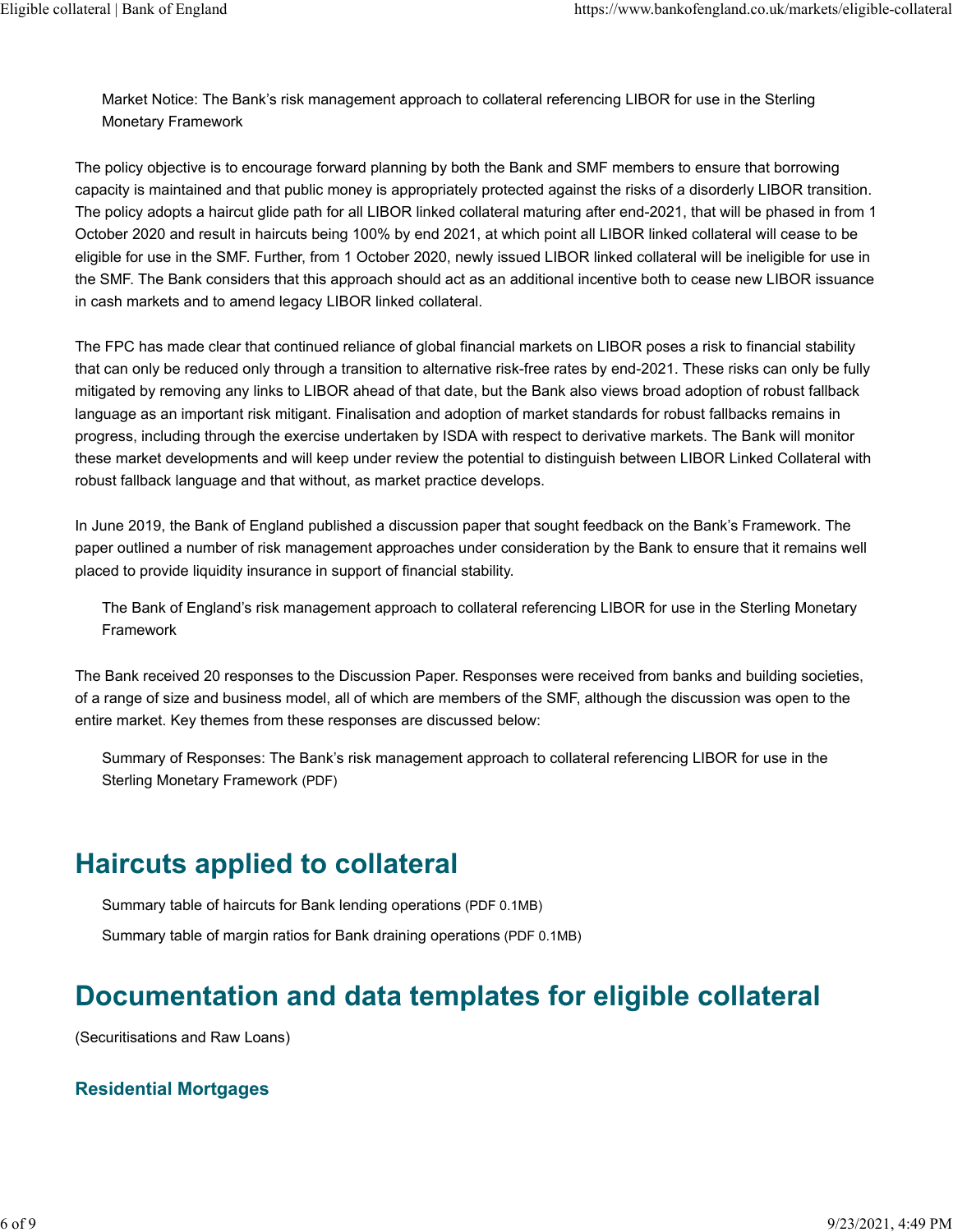[Transaction Overview Template - Covered Bonds \(DOC 0.4MB\)](https://www.bankofengland.co.uk/-/media/boe/files/markets/eligible-collateral/residential-mortgages/transaction-overview-template-covered-bonds.doc) [Transaction Overview Template - RMBS Standalone \(DOC 0.5MB\)](https://www.bankofengland.co.uk/-/media/boe/files/markets/eligible-collateral/residential-mortgages/transaction-overview-template-rmbs-standalone.doc) [Transaction Overview Template - RMBS Master Trust \(DOC 0.4MB\)](https://www.bankofengland.co.uk/-/media/boe/files/markets/eligible-collateral/residential-mortgages/transaction-overview-template-rmbs-master-trust.doc) [Residential Mortgages loan level data template \(XLSX 0.1MB\)](https://www.bankofengland.co.uk/-/media/boe/files/markets/eligible-collateral/residential-mortgages/residential-mortgages-loan-level-data-template.xlsx) [Due Diligence Questionnaire - Residential Mortgages \(DOCX 0.2MB\)](https://www.bankofengland.co.uk/-/media/boe/files/markets/eligible-collateral/residential-mortgages/due-dilligence-questionnaire.docx) [Data Audit Requirements - Residential Mortgages \(PDF 0.3MB\)](https://www.bankofengland.co.uk/-/media/boe/files/markets/eligible-collateral/residential-mortgages/data-audit-requirements-residential-mortgages.pdf) [Data Audit Result Template - Residential Mortgages \(XLSX 0.1MB\)](https://www.bankofengland.co.uk/-/media/boe/files/markets/eligible-collateral/residential-mortgages/data-audit-results-template-residential-mortgages.xlsx)

### **ABS and Covered Bonds**

[ABS and Covered Bond Eligibility Request Template \(ABSCERT\) \(XLSX 0.8MB\)](https://www.bankofengland.co.uk/-/media/boe/files/markets/sterling-monetary-framework/abs-bond-eligibility-request-template.xlsx) [Detailed transparency requirements for asset backed securities and covered bonds - Market Notice 11 October 2019](https://www.bankofengland.co.uk/markets/market-notices/2019/detailed-transparency-requirements-for-abs-and-covered-bonds-october-2019)

#### **Asset finance**

[Loan Level Data Template - Asset Finance Loans \(XLSX 0.1MB\)](https://www.bankofengland.co.uk/-/media/boe/files/markets/eligible-collateral/asset-finance/loan-level-data-template-asset-finance.xlsx) [Due diligence questionnaire - Asset Finance Loans \(DOCX 0.1MB\)](https://www.bankofengland.co.uk/-/media/boe/files/markets/eligible-collateral/asset-finance/due-diligence-questionnaire-asset-finance-and-sme-loans.docx) [Due diligence questionnaire – CBILS Term Loans \(DOCX 0.1MB\)](https://www.bankofengland.co.uk/-/media/boe/files/markets/eligible-collateral/asset-finance/cbils-asset-finance-ddq.docx) [Due diligence questionnaire – CLBILS Term Loans \(DOCX 0.1MB\)](https://www.bankofengland.co.uk/-/media/boe/files/markets/eligible-collateral/asset-finance/clbils-asset-finance-ddq.docx) [Data audit requirements - Asset Finance Loans \(PDF 0.1MB\)](https://www.bankofengland.co.uk/-/media/boe/files/markets/eligible-collateral/asset-finance/data-audit-requirements-asset-finance-loans.pdf) [Vintage Curve reporting template \(XLSX 0.1MB\)](https://www.bankofengland.co.uk/-/media/boe/files/markets/eligible-collateral/vintage-curve-reporting-template.xlsx)

#### **Auto loans**

[Transaction Overview Template - Auto Loan ABS \(DOCX 0.2MB\)](https://www.bankofengland.co.uk/-/media/boe/files/markets/eligible-collateral/auto-loans/transaction-overview-template-auto-loans.docx) [Loan level Data Template - Auto Loans \(XLSX 0.4MB\)](https://www.bankofengland.co.uk/-/media/boe/files/markets/eligible-collateral/auto-loans/loan-level-data-template-auto-loans.xlsx) [Due diligence questionnaire - Auto Loans \(DOCX 0.1MB\)](https://www.bankofengland.co.uk/-/media/boe/files/markets/eligible-collateral/auto-loans/due-diligence-questionnaire-auto-loans-and-consumer-loans.docx) [Data audit requirements - Auto Loans \(PDF 0.1MB\)](https://www.bankofengland.co.uk/-/media/boe/files/markets/eligible-collateral/auto-loans/data-audit-requirements-auto-loans.pdf) [Vintage Curve reporting template \(XLSX 0.1MB\)](https://www.bankofengland.co.uk/-/media/boe/files/markets/eligible-collateral/vintage-curve-reporting-template.xlsx)

### **Commercial real estate mortgages**

[Transaction Overview Template - CMBS Standalone \(DOC 0.5MB\)](https://www.bankofengland.co.uk/-/media/boe/files/markets/eligible-collateral/transaction-overview-template-cmbs-standalone.doc) [Loan Level Data Template - Commercial Mortgages \(XLSX 0.1MB\)](https://www.bankofengland.co.uk/-/media/boe/files/markets/eligible-collateral/commercial-real-estate-mortgages/loan-level-data-template-commercial-mortgages.xlsx)

### **Consumer loans**

[Transaction Overview Template - Consumer Loan ABS \(DOCX 0.2MB\)](https://www.bankofengland.co.uk/-/media/boe/files/markets/eligible-collateral/consumer-loans/transaction-overview-template-consumer-loan-abs.docx) [Loan level Data Template - Consumer Loans \(XLSX 0.1MB\)](https://www.bankofengland.co.uk/-/media/boe/files/markets/eligible-collateral/consumer-loans/loan-level-data-template-consumer-loans.xlsx)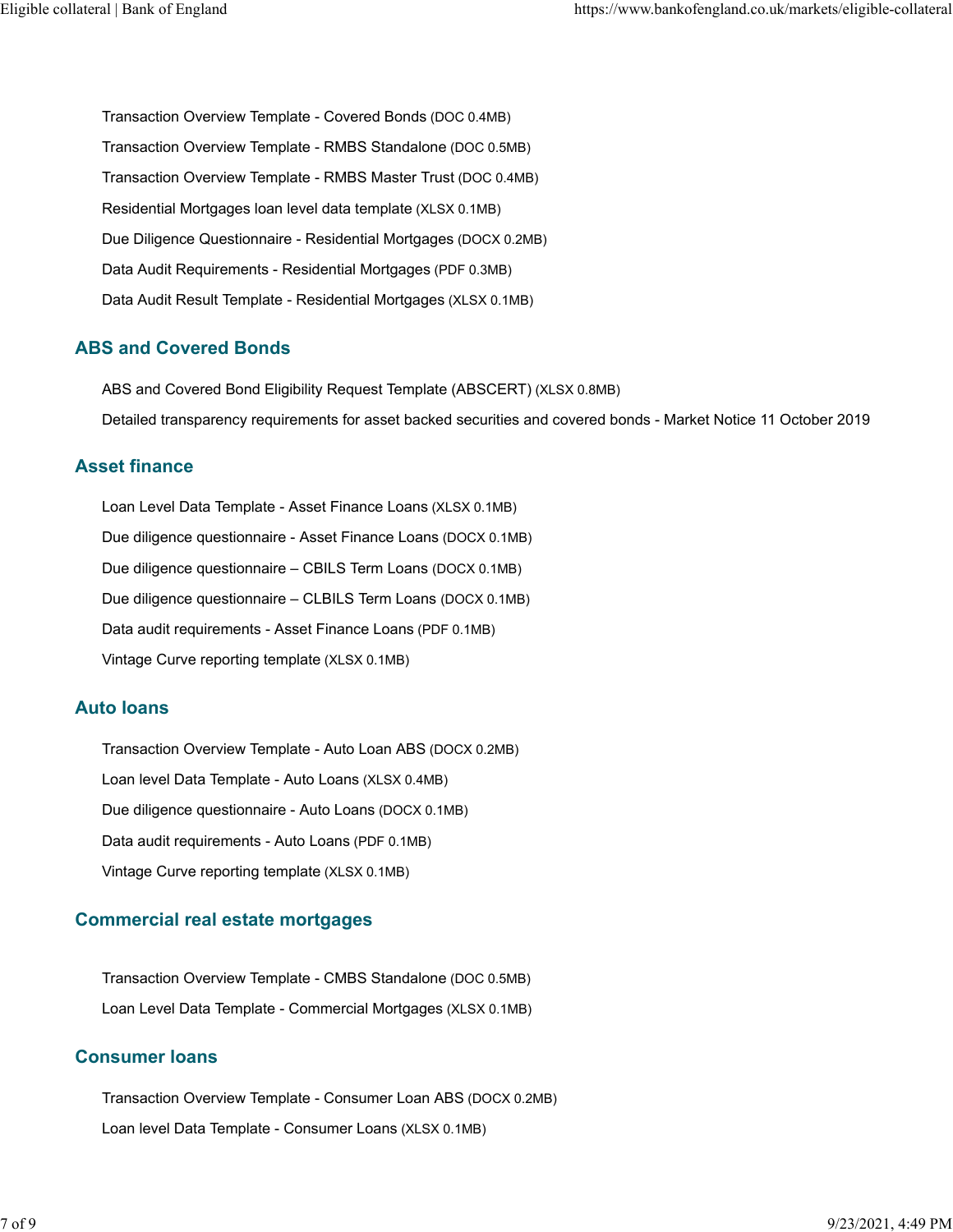[Due Diligence questionnaire - Consumer Loans \(DOCX 0.1MB\)](https://www.bankofengland.co.uk/-/media/boe/files/markets/eligible-collateral/consumer-loans/due-diligence-questionnaire-auto-loans-and-consumer-loans.docx) [Data Audit Requirements - Consumer Loans \(PDF 0.1MB\)](https://www.bankofengland.co.uk/-/media/boe/files/markets/eligible-collateral/consumer-loans/data-audit-requirements-consumer-loans.pdf) [Vintage Curve reporting template \(XLSX 0.1MB\)](https://www.bankofengland.co.uk/-/media/boe/files/markets/eligible-collateral/vintage-curve-reporting-template.xlsx)

#### **Corporate loans**

[Loan Level Data Template - Corporate Loans \(XLSX 0.1MB\)](https://www.bankofengland.co.uk/-/media/boe/files/markets/eligible-collateral/corporate-loans/loan-level-data-template-corporate-loans.xlsx) [Due diligence questionnaire - Corporate Loans \(DOCX 0.1MB\)](https://www.bankofengland.co.uk/-/media/boe/files/markets/eligible-collateral/corporate-loans/due-diligence-questionnaire-corporate-loans.docx) [Due diligence questionnaire – CBILS Term Loans \(DOCX 0.1MB\)](https://www.bankofengland.co.uk/-/media/boe/files/markets/eligible-collateral/corporate-loans/cbils-term-loan-ddq.docx) [Due diligence questionnaire – CLBILS Term Loans \(DOCX 0.1MB\)](https://www.bankofengland.co.uk/-/media/boe/files/markets/eligible-collateral/corporate-loans/clbils-term-loan-ddq.docx) [Data audit requirements - Corporate Loans \(PDF 0.1MB\)](https://www.bankofengland.co.uk/-/media/boe/files/markets/eligible-collateral/corporate-loans/data-audit-requirements-corporate-loans.pdf)

#### **SME (small and medium enterprise) loans**

[Transaction Overview Template - SME CLO Standalone \(DOC 0.4MB\)](https://www.bankofengland.co.uk/-/media/boe/files/markets/eligible-collateral/transaction-overview-template-sme-clo-standalone.doc) [Loan Level Data Template - SME Loans \(XLSX 0.1MB\)](https://www.bankofengland.co.uk/-/media/boe/files/markets/eligible-collateral/sme-loans/loan-level-data-template-sme-loans.xlsx) [Due diligence questionnaire - SME Loans \(DOCX 0.1MB\)](https://www.bankofengland.co.uk/-/media/boe/files/markets/eligible-collateral/sme-loans/due-diligence-questionnaire-sme-loans.docx) [Due diligence questionnaire – Bounce Back Loans \(DOCX 0.1MB\)](https://www.bankofengland.co.uk/-/media/boe/files/markets/eligible-collateral/sme-loans/bbls-ddq.docx) [Data audit requirements - SME Loans \(PDF 0.1MB\)](https://www.bankofengland.co.uk/-/media/boe/files/markets/eligible-collateral/sme-loans/data-audit-requirements-sme-loans.pdf)

### **Social housing**

[Loan level Data Template - Social Housing Loans \(XLSX 0.1MB\)](https://www.bankofengland.co.uk/-/media/boe/files/markets/eligible-collateral/social-housing/loan-level-data-template-social-housing-loans.xlsx) [Due diligence questionnaire - Social Housing Loans \(DOCX 0.1MB\)](https://www.bankofengland.co.uk/-/media/boe/files/markets/eligible-collateral/social-housing/due-diligence-questionnaire-social-housing-loans.docx) [Data audit requirements - Social Housing Loans \(PDF 0.1MB\)](https://www.bankofengland.co.uk/-/media/boe/files/markets/eligible-collateral/social-housing/data-audit-requirements-social-housing-loans.pdf)

### **PFI (private finance initiative) loans**

[Loan level Data Template - PFI Loans \(XLSX 0.1MB\)](https://www.bankofengland.co.uk/-/media/boe/files/markets/eligible-collateral/pfi-loans/loan-level-data-template-pfi-loans.xlsx) [Due diligence questionnaire - PFI Loans \(DOCX 0.1MB\)](https://www.bankofengland.co.uk/-/media/boe/files/markets/eligible-collateral/pfi-loans/due-diligence-questionnaire-pfi-loans.docx) [Data audit requirements - PFI Loans \(PDF 0.1MB\)](https://www.bankofengland.co.uk/-/media/boe/files/markets/eligible-collateral/pfi-loans/data-audit-requirements-pfi-loans.pdf)

#### **Legal documentation**

Participants are required to complete legal documentation when prepositioning loan collateral. The below folder includes loan annex, power of attorney and declaration of trust documentation alongside the legal due diligence templates for each asset class.

[Legal documentation \(ZIP\)](https://www.bankofengland.co.uk/-/media/boe/files/markets/eligible-collateral/legal-documentation.zip?la=en&hash=DC4D1A8644DEEF937068C03742D44A4221CEBB9B)

Participants who want the Bank to consider waiving the application of LIBOR linked haircut add-ons to their LIBOR Linked Collateral will be required to complete due diligence on the fallback or future rate switch mechanism applied,